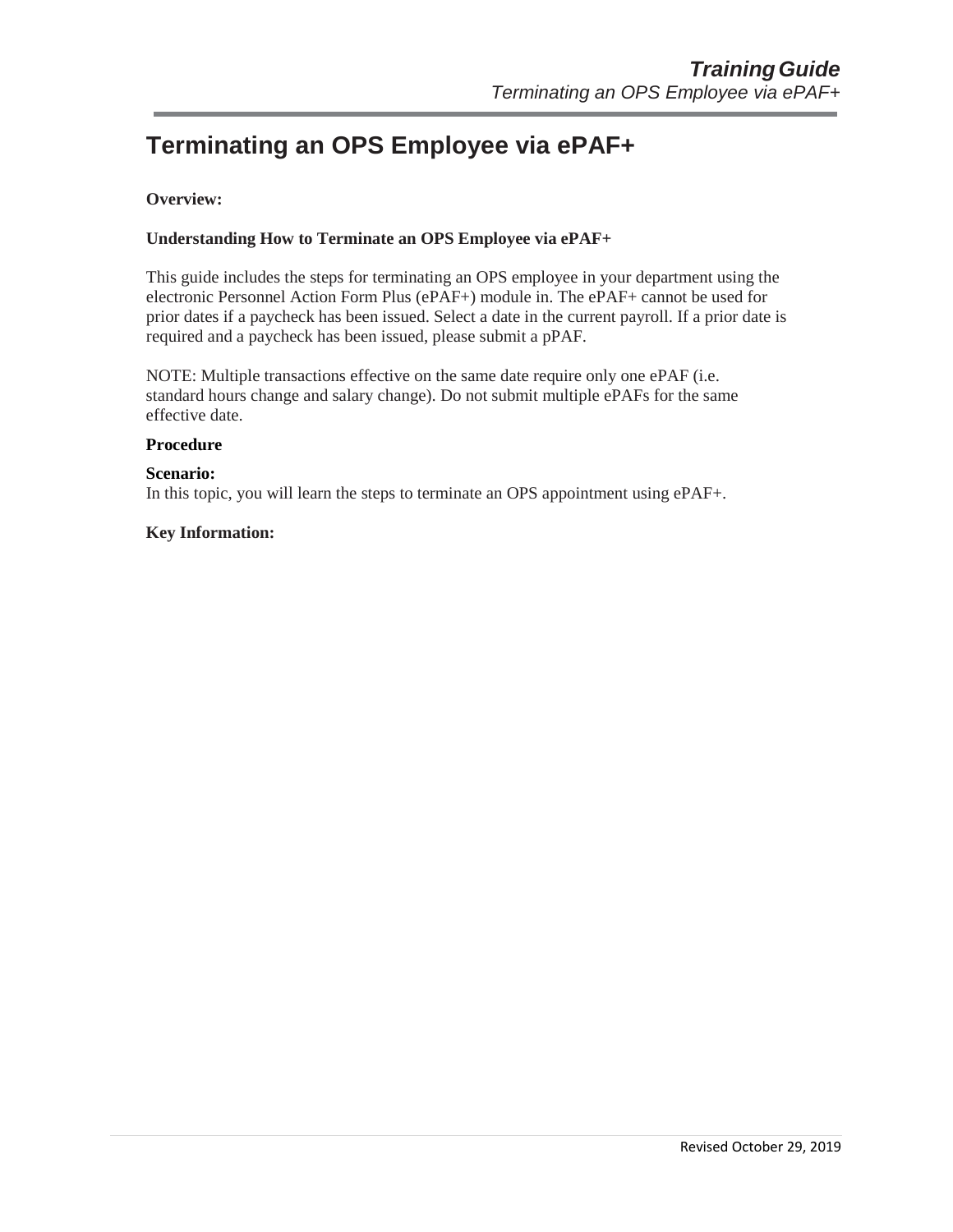# *TrainingGuide*

*Terminating an OPS Employee via ePAF+*

| <b>SU</b>                         |                              | ▼ Manager Self Service          |                               | AQP<br>ŧ.                            |
|-----------------------------------|------------------------------|---------------------------------|-------------------------------|--------------------------------------|
| eORR Online Role Request<br>¥.    | ePAF+<br>¥                   | eRDF Retro Distribution Form    | <b>FACET</b>                  | <b>FSU AP Employee Contract</b><br>₩ |
| <b>FSU Faculty Contracts</b><br>₹ | Job and Personal Information | <b>Learning and Development</b> | <b>Performance Management</b> | Recruiting<br>ala                    |
| <b>Reporting Tools</b>            | <b>Time Management</b>       | <b>FSU On-Boarding</b>          |                               |                                      |

| <b>Step</b> | <b>Action</b>                                                                |
|-------------|------------------------------------------------------------------------------|
|             | Go to OMNI HR and select <b>Manager Self Service</b> from the dropdown menu. |
| 2.          | Click in the $ePAF+$ tile.                                                   |

| < Manager Self Service       | ePAF+                                                             |
|------------------------------|-------------------------------------------------------------------|
| Approve ePAF+<br>F           | Approve ePAF+                                                     |
| $F$ Enter ePAF+ Transactions | <b>Select a Transaction</b>                                       |
| View ePAF prior to May '07   | There are no ePAF+ requests pending your approval at this time.   |
| View/Rework ePAF+            | Go To<br><b>Manager Home</b><br>Job and Personal Information Home |
|                              |                                                                   |
|                              |                                                                   |
|                              |                                                                   |
|                              |                                                                   |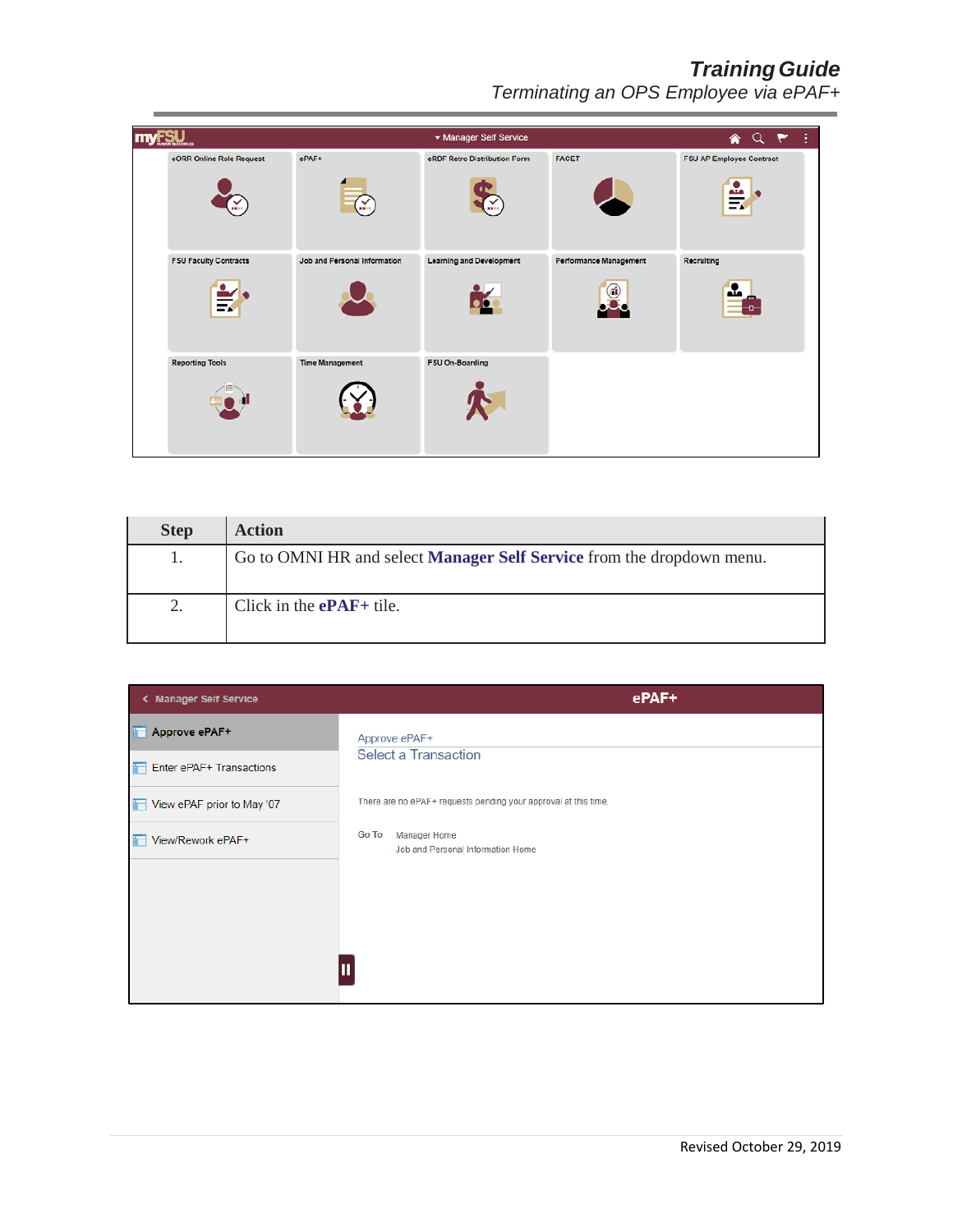| <b>Step</b> | <b>Action</b>                                                                     |
|-------------|-----------------------------------------------------------------------------------|
|             | Click Enter ePAF+ Transactions. Select the type of transaction from the drop down |
|             | menu.                                                                             |

| < Manager Self Service          |                                                                                                                                                                                 | ePAF+ |
|---------------------------------|---------------------------------------------------------------------------------------------------------------------------------------------------------------------------------|-------|
| Approve ePAF+                   | Enter ePAF+ Transaction                                                                                                                                                         |       |
| <b>Enter ePAF+ Transactions</b> | Select an HR Transaction search type. Enter any information you have and click the Search button.                                                                               |       |
| View ePAF prior to May '07      | <b>HR Transaction Search Type</b>                                                                                                                                               |       |
| View/Rework ePAF+               | Type:<br><b>Add New Position</b>                                                                                                                                                |       |
|                                 | Appointment/Filled Position<br>Empl ID:<br><b>Courtesy Appointments</b><br><b>Last Name:</b><br><b>Update Vacant Position</b><br><b>First Name:</b><br>Position:<br>Department: |       |
|                                 | <b>Refine Search Results</b>                                                                                                                                                    |       |
|                                 | Department Rep<br>Direct Reports                                                                                                                                                |       |
|                                 | Search<br>Clear                                                                                                                                                                 |       |
|                                 |                                                                                                                                                                                 |       |

| <b>Step</b> | <b>Action</b>                                                |
|-------------|--------------------------------------------------------------|
|             | Enter the desired information into the <b>Empl ID</b> field. |
|             |                                                              |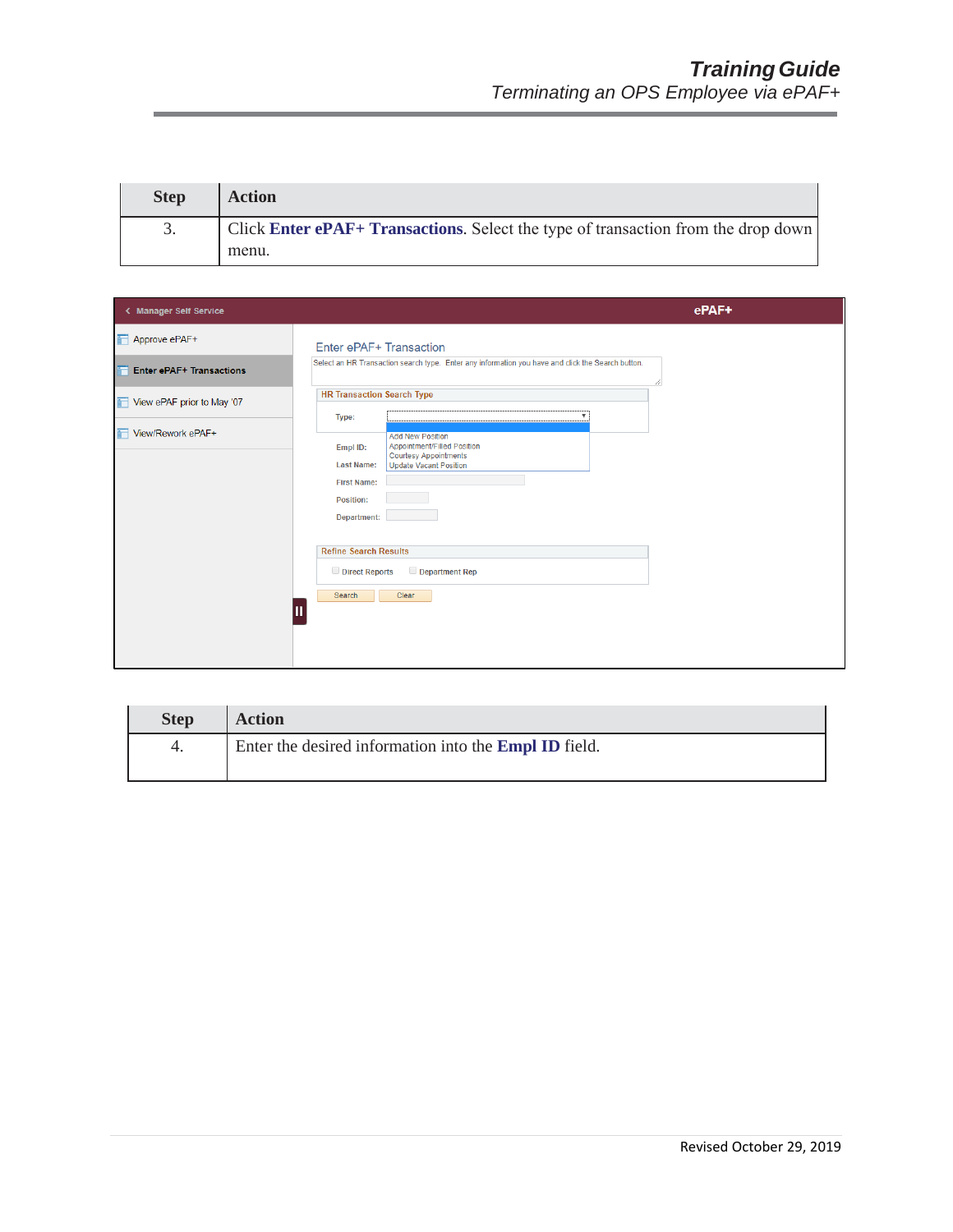| < Manager Self Service          |                                                                                                                                                                                                                          | ePAF+ |
|---------------------------------|--------------------------------------------------------------------------------------------------------------------------------------------------------------------------------------------------------------------------|-------|
| Approve ePAF+                   | Enter ePAF+ Transaction                                                                                                                                                                                                  |       |
| <b>Enter ePAF+ Transactions</b> | Select an HR Transaction search type. Enter any information you have and click the Search button.                                                                                                                        |       |
| View ePAF prior to May '07      | <b>HR Transaction Search Type</b><br>Appointment/Filled Position<br>$\overline{\mathbf{v}}$<br>Type:                                                                                                                     |       |
| View/Rework ePAF+               | 000123456<br>Q<br>Empl ID:<br><b>Last Name:</b><br><b>First Name:</b><br><b>Position:</b><br>Department:<br>Terminate Appointment<br><b>Refine Search Results</b><br>Direct Reports<br>Department Rep<br>Clear<br>Search |       |

| <b>Step</b> | <b>Action</b>                                                                                                                |
|-------------|------------------------------------------------------------------------------------------------------------------------------|
| 5.          | Press [Tab] to exit the field.                                                                                               |
| 6.          | Select the Terminate Appointment box.                                                                                        |
|             | Enter the desired information into the Last Day in Pay Status field. For the purpose<br>of this example, Enter "05/31/2019". |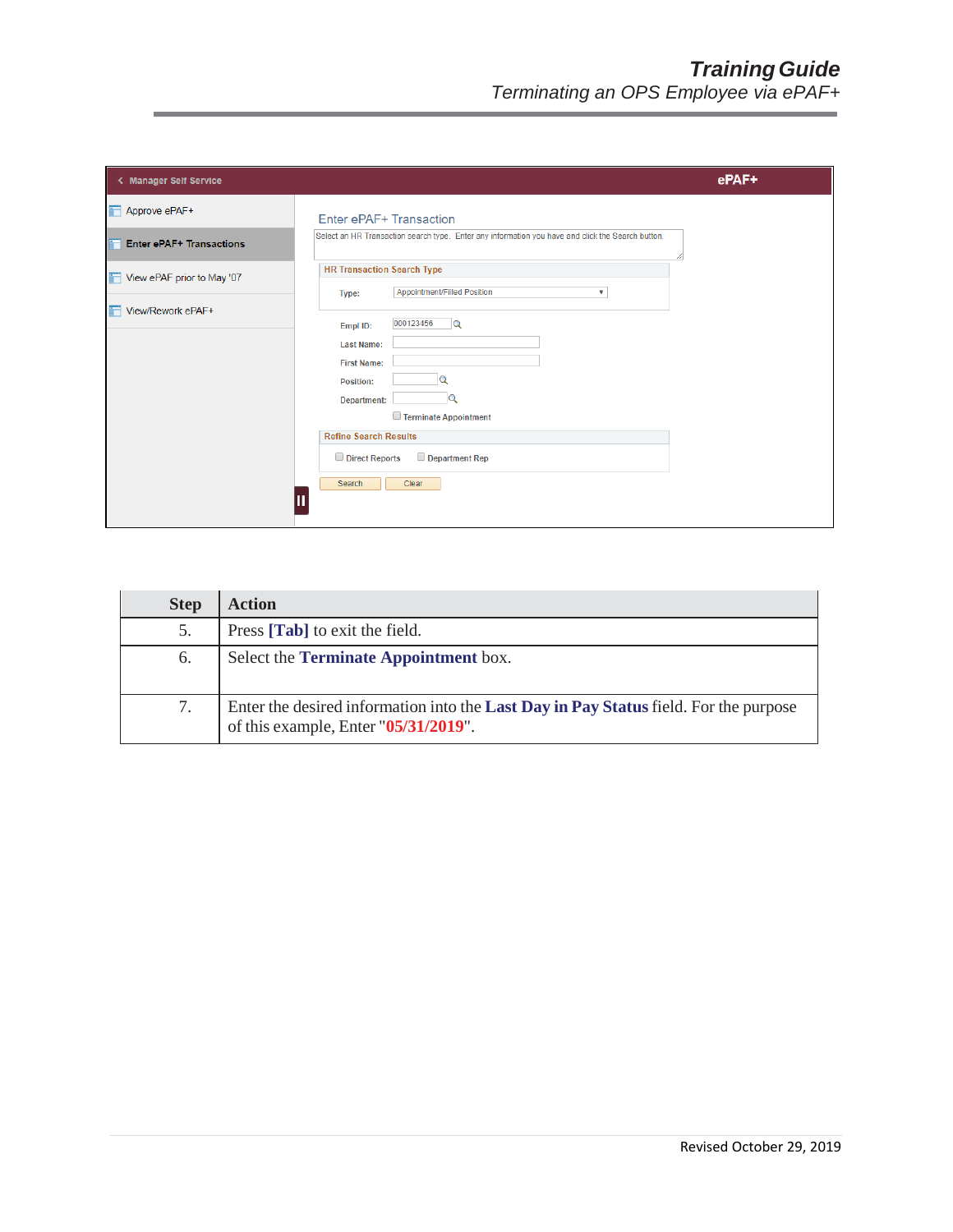| Enter ePAF+ Transaction           |                                                                                                   |   |
|-----------------------------------|---------------------------------------------------------------------------------------------------|---|
|                                   | Select an HR Transaction search type. Enter any information you have and click the Search button. |   |
| <b>HR Transaction Search Type</b> |                                                                                                   | 4 |
| Type:                             | Appointment/Filled Position<br>▼                                                                  |   |
| Empl ID:                          | 000123456<br>Q                                                                                    |   |
| Last Name:                        |                                                                                                   |   |
| <b>First Name:</b>                |                                                                                                   |   |
| Position:                         | O                                                                                                 |   |
| Department:                       | Q                                                                                                 |   |
|                                   | Terminate Appointment Last Day in Pay Status 05/31/2019   3                                       |   |
| <b>Refine Search Results</b>      |                                                                                                   |   |
| $\Box$ Direct Reports             | $\Box$ Department Rep                                                                             |   |
| Search                            | Clear                                                                                             |   |

| <b>Step</b> | <b>Action</b>                  |
|-------------|--------------------------------|
|             | Press [Tab] to exit the field. |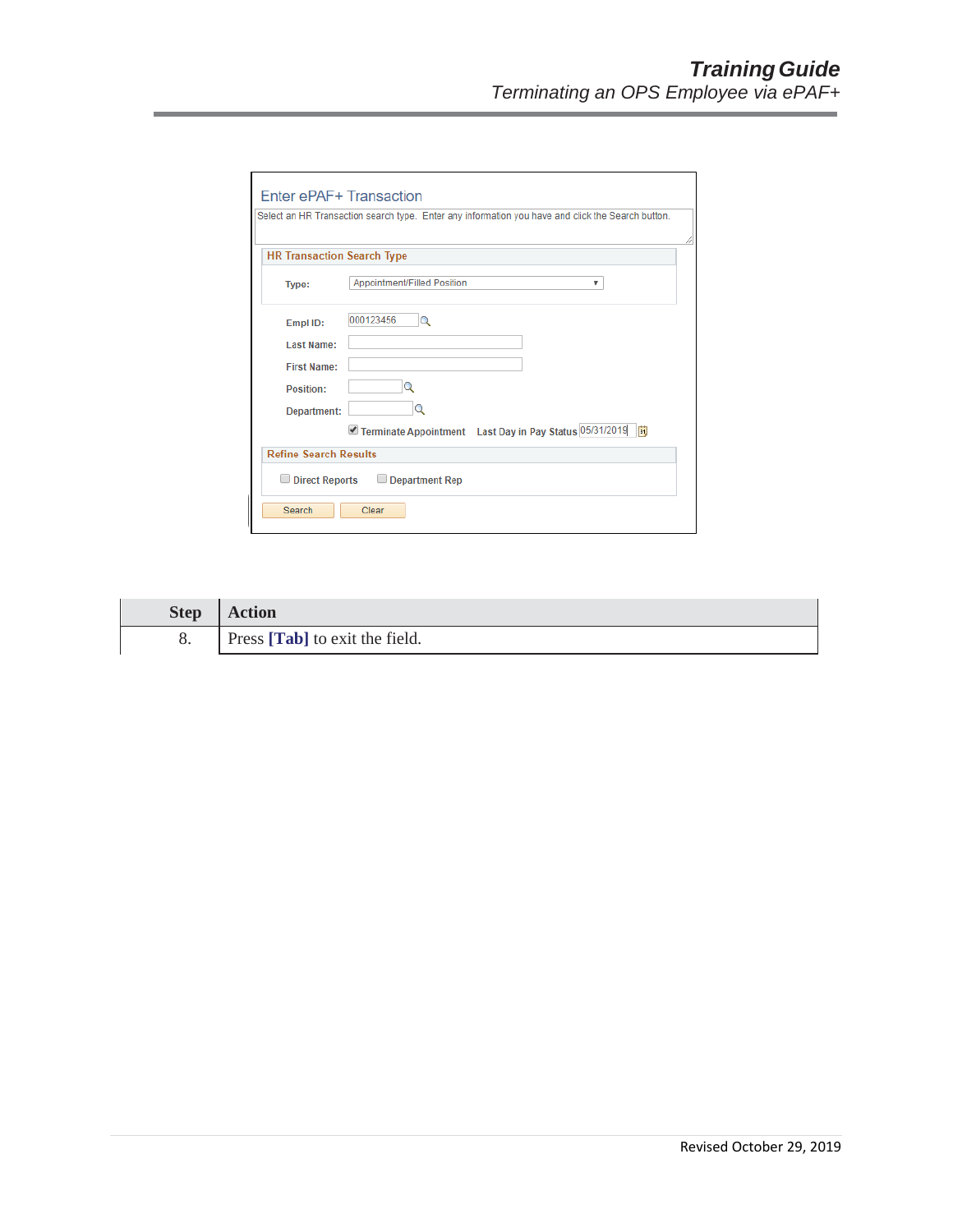| Enter ePAF+ Transaction           |                                                                                                   |  |
|-----------------------------------|---------------------------------------------------------------------------------------------------|--|
|                                   | Select an HR Transaction search type. Enter any information you have and click the Search button. |  |
| <b>HR Transaction Search Type</b> |                                                                                                   |  |
| Type:                             | Appointment/Filled Position<br>v                                                                  |  |
| Empl ID:                          | 000123456<br>Q                                                                                    |  |
| Last Name:                        |                                                                                                   |  |
| <b>First Name:</b>                |                                                                                                   |  |
| Position:                         | Q                                                                                                 |  |
| Department:                       | Q                                                                                                 |  |
|                                   | Terminate Appointment Last Day in Pay Status 05/31/2019<br>Fil                                    |  |
| <b>Refine Search Results</b>      |                                                                                                   |  |
| $\Box$ Direct Reports             | $\Box$ Department Rep                                                                             |  |
| Search                            | Clear                                                                                             |  |

| <b>Step</b> | <b>Action</b>            |
|-------------|--------------------------|
| 9.          | Click the Search button. |
|             | Search                   |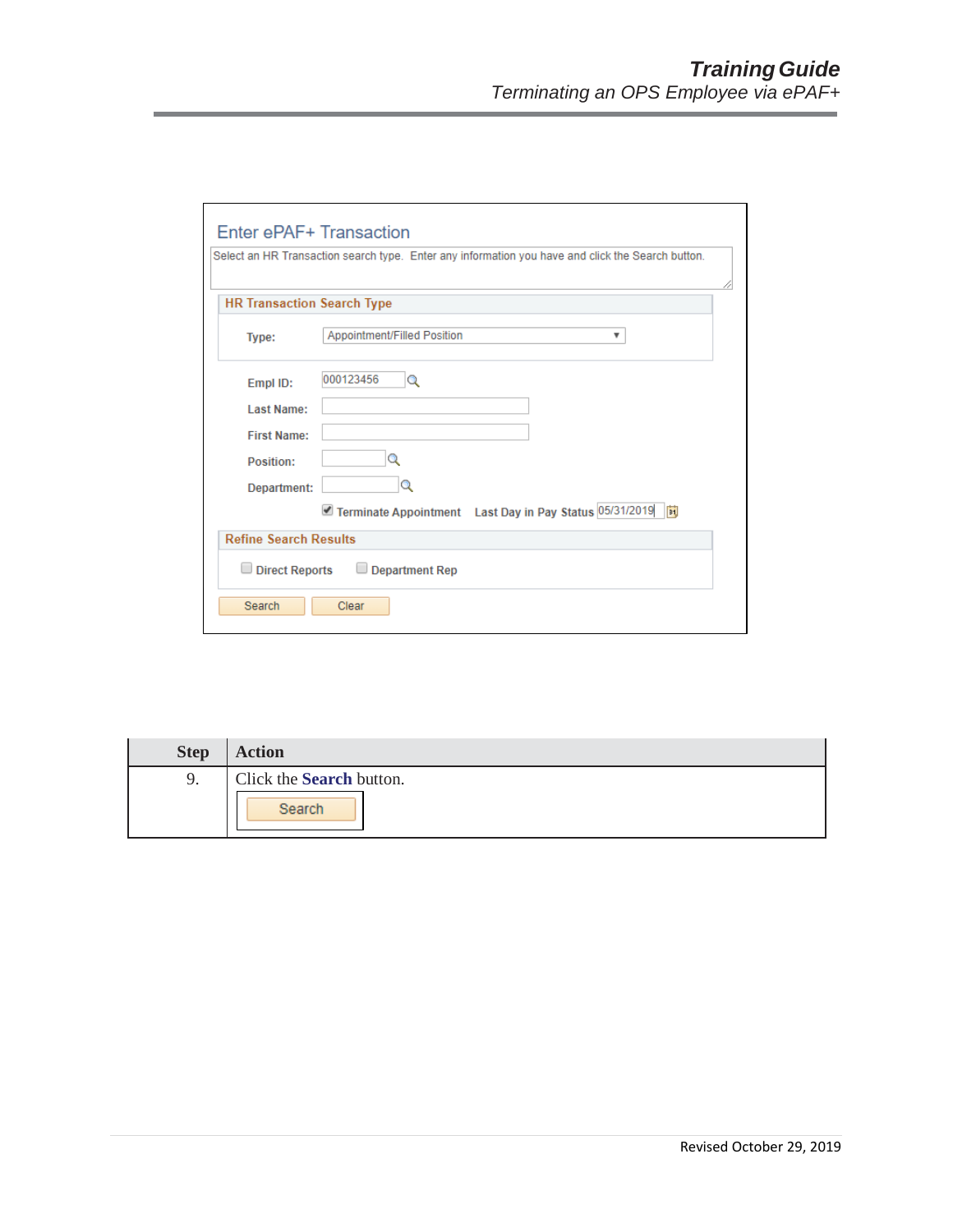| < Fsu Multi Trans Dt              |                                    |                |                                  |                                                                                                   |                         |                                   |        | <b>Enter ePAF+ Transaction</b>   |  |
|-----------------------------------|------------------------------------|----------------|----------------------------------|---------------------------------------------------------------------------------------------------|-------------------------|-----------------------------------|--------|----------------------------------|--|
| Enter ePAF+ Transaction           |                                    |                |                                  |                                                                                                   |                         |                                   |        |                                  |  |
|                                   |                                    |                |                                  | Select an HR Transaction search type. Enter any information you have and click the Search button. |                         |                                   |        |                                  |  |
| <b>HR Transaction Search Type</b> |                                    |                |                                  |                                                                                                   |                         |                                   |        |                                  |  |
| Type:                             | <b>Appointment/Filled Position</b> |                |                                  |                                                                                                   | $\overline{\mathbf{v}}$ |                                   |        |                                  |  |
| Empl ID:                          | 000123456                          | Q              |                                  |                                                                                                   |                         |                                   |        |                                  |  |
| <b>Last Name:</b>                 |                                    |                |                                  |                                                                                                   |                         |                                   |        |                                  |  |
| <b>First Name:</b>                |                                    |                |                                  |                                                                                                   |                         |                                   |        |                                  |  |
| Position:                         |                                    | Q              |                                  |                                                                                                   |                         |                                   |        |                                  |  |
| Department:                       |                                    | Q              |                                  |                                                                                                   |                         |                                   |        |                                  |  |
|                                   |                                    |                |                                  | Terminate Appointment Last Day in Pay Status 05/31/2019 3                                         |                         |                                   |        |                                  |  |
| <b>Refine Search Results</b>      |                                    |                |                                  |                                                                                                   |                         |                                   |        |                                  |  |
| Direct Reports                    |                                    | Department Rep |                                  |                                                                                                   |                         |                                   |        |                                  |  |
| Search                            | Clear                              |                |                                  |                                                                                                   |                         |                                   |        |                                  |  |
|                                   |                                    |                |                                  |                                                                                                   |                         |                                   |        |                                  |  |
| Name                              | Empl ID                            | Empl           | Position<br><b>Record Number</b> | <b>Position Title</b>                                                                             | <b>Job Code</b>         | <b>Job Title</b>                  | Dept   | <b>Department Name</b>           |  |
| Westcott, William                 | 000123456                          | $\overline{0}$ |                                  |                                                                                                   | <b>T011</b>             | <b>Business Off Clerical Etc.</b> | 123000 | <b>Dean College of Education</b> |  |

| <b>Step</b> | <b>Action</b>                |                                                                                                                                                  |
|-------------|------------------------------|--------------------------------------------------------------------------------------------------------------------------------------------------|
| 10.         | Click the desired name link. |                                                                                                                                                  |
|             | Name                         | Empl ID                                                                                                                                          |
|             | Westcott, William            | 000123456                                                                                                                                        |
| 11.         |                              | Note: If the employee's funding ends before the requested effective termination date<br>the system will adjust the date to the funding end date. |

| Message                                                                                                                                 |
|-----------------------------------------------------------------------------------------------------------------------------------------|
|                                                                                                                                         |
| Last Date Worked is being adjusted to 2019-04-26 due to current funding end date. (23000.523)                                           |
| Since this is a termination, and the current budget funding end date is before the requested transaction date, the transaction date and |
| subsequent last date worked is being adjusted to be in line with the funding end date.                                                  |
|                                                                                                                                         |
|                                                                                                                                         |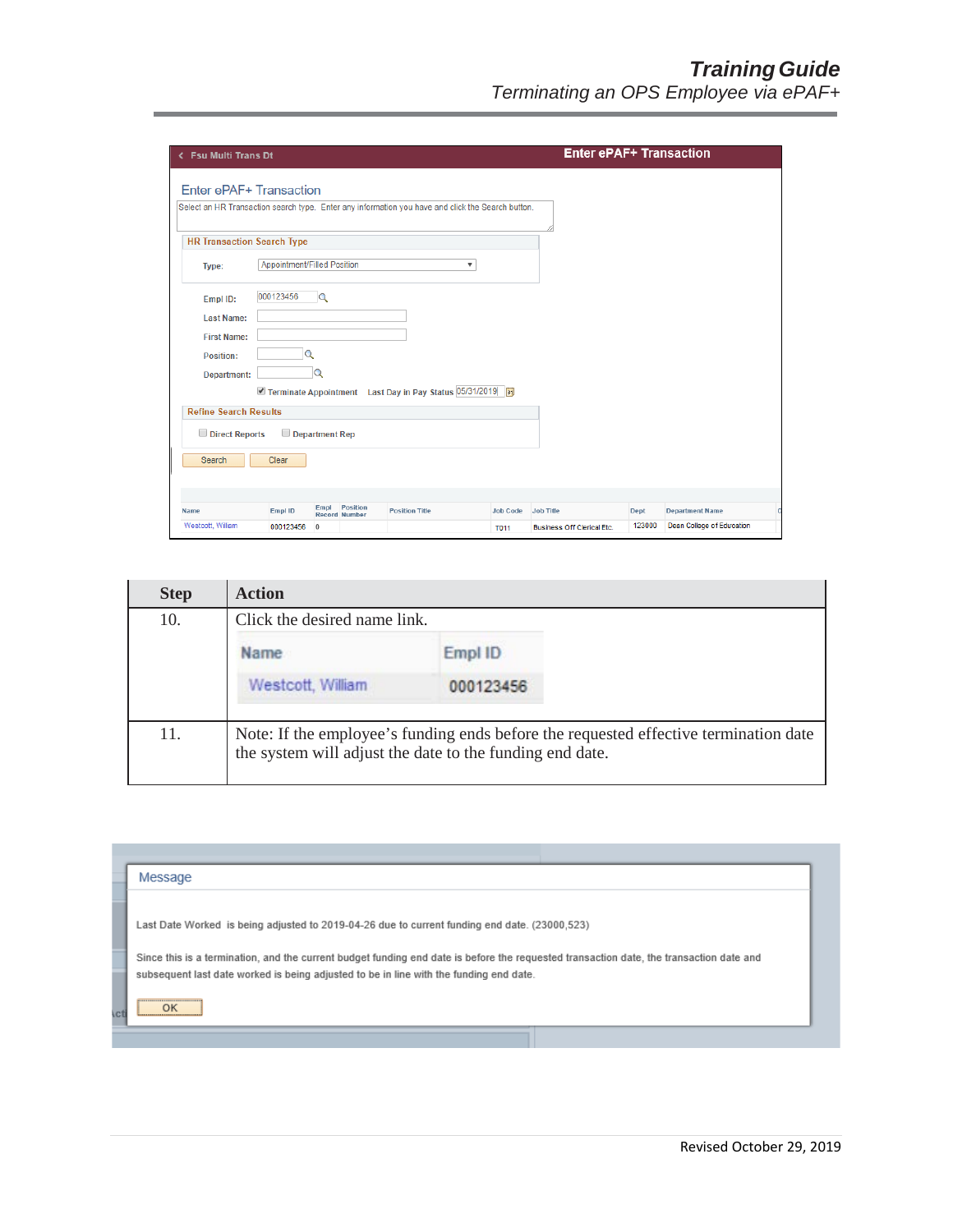| < Fsu Mss Multi Menu                          |                           |                                   | <b>Enter ePAF+ Transaction</b>  |  |  |
|-----------------------------------------------|---------------------------|-----------------------------------|---------------------------------|--|--|
|                                               |                           |                                   |                                 |  |  |
| Enter ePAF+ Transaction                       |                           |                                   |                                 |  |  |
| Incumbent:                                    |                           |                                   |                                 |  |  |
| Emplid<br>000123456                           | Rcd#<br>Name<br>$\bullet$ |                                   |                                 |  |  |
|                                               |                           | <b>William Westcott</b>           |                                 |  |  |
| Requested Transaction Date: 06/01/2019        |                           |                                   | P                               |  |  |
| <b>Last Date Worked:</b>                      |                           | 05/31/2019                        |                                 |  |  |
| <b>Transaction Notifications</b>              |                           |                                   |                                 |  |  |
| Transaction Effective Date automatically set. |                           |                                   |                                 |  |  |
|                                               |                           |                                   |                                 |  |  |
| <b>Appointment Data</b>                       |                           |                                   |                                 |  |  |
|                                               |                           | <b>Current Information</b>        | <b>Proposed Changes</b>         |  |  |
|                                               |                           |                                   |                                 |  |  |
| <b>Action / Action Reason</b>                 |                           |                                   |                                 |  |  |
|                                               |                           | Action                            | <b>Terminated with Benefits</b> |  |  |
|                                               |                           |                                   | $\checkmark$                    |  |  |
|                                               |                           | *Action Reason                    |                                 |  |  |
| <b>Job Code</b>                               |                           |                                   |                                 |  |  |
| Job Code                                      | T011                      | <b>Business Off Clerical Etc.</b> |                                 |  |  |
| Salary Admin Pln                              | 000                       | OPS Punch Time Reporters          |                                 |  |  |
| Pay Grade                                     | 099                       | <b>OPS Punch Grade</b>            |                                 |  |  |
| <b>FLSA Status</b>                            | Nonexempt                 |                                   |                                 |  |  |
| <b>Union Code</b>                             | <b>NNN</b>                | OPS No CBU_Not Applicable         |                                 |  |  |
| Job(?)                                        |                           |                                   |                                 |  |  |
| <b>FTE</b>                                    | 1.00000000                |                                   |                                 |  |  |
|                                               |                           |                                   |                                 |  |  |
| <b>Standard Hours</b>                         | 40.00                     |                                   |                                 |  |  |
| Comb. STD Hours                               | 40.00                     | /1.000000                         |                                 |  |  |

| <b>Step</b> | <b>Action</b>                          |
|-------------|----------------------------------------|
| 12.         | Click the * <b>Action Reason</b> list. |
|             |                                        |

| <b>Requested Transaction Date:</b>            | 06/01/2019                 |                                   |                                                           |
|-----------------------------------------------|----------------------------|-----------------------------------|-----------------------------------------------------------|
| <b>Last Date Worked:</b>                      | 05/31/2019                 |                                   |                                                           |
| <b>Transaction Notifications</b>              |                            |                                   |                                                           |
| Transaction Effective Date automatically set. |                            |                                   |                                                           |
| <b>Appointment Data</b>                       |                            |                                   |                                                           |
|                                               | <b>Current Information</b> |                                   | <b>Proposed Changes</b>                                   |
| <b>Action / Action Reason</b>                 |                            |                                   |                                                           |
|                                               |                            | Action                            | <b>Terminated with Benefits</b>                           |
|                                               |                            | *Action Reason                    | <b>Employee Death</b>                                     |
| <b>Job Code</b>                               |                            |                                   | OPS Involuntary Separation<br><b>Voluntary Separation</b> |
| Job Code                                      | T011                       | <b>Business Off Clerical Etc.</b> |                                                           |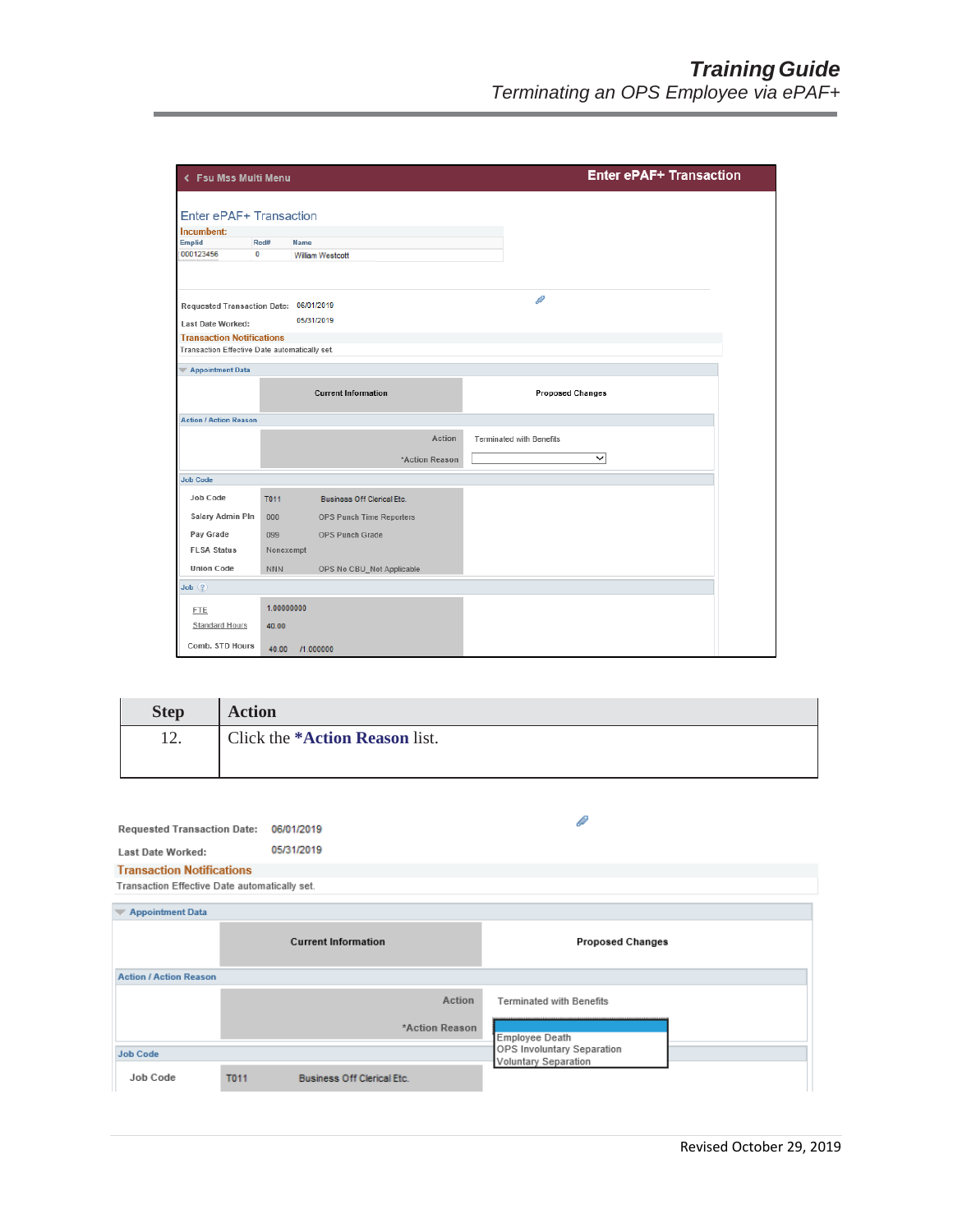| <b>Step</b> | <b>Action</b>                                                                                                         |
|-------------|-----------------------------------------------------------------------------------------------------------------------|
| 13.         | Click appropriate Action Reason for the termination. For the purpose of this<br>example, choose Voluntary Separation. |
|             | Voluntary Separation                                                                                                  |

| <b>Originator's Information</b>        |                                            |
|----------------------------------------|--------------------------------------------|
| Name<br>Shayna Harris                  | Telephone 850/555-0001<br>$\alpha$         |
| Email ID SLH13C@psinvalid.fsu.edu      |                                            |
| <b>Additional Approver (Optional)</b>  |                                            |
| <b>VP Approver</b>                     | $\alpha$                                   |
| <b>Pre-Manager Approver (Optional)</b> |                                            |
| Pre-Manager Approver                   | Q                                          |
| ePAF+ Originator Comments              |                                            |
| *Originator<br>Comments                |                                            |
| Submit                                 | Return to Transaction Search / Action Page |
|                                        | <b>Approval Signatures</b>                 |
|                                        |                                            |
|                                        |                                            |
|                                        |                                            |

| <b>Step</b> | <b>Action</b>                                                                                                                                                                                                       |
|-------------|---------------------------------------------------------------------------------------------------------------------------------------------------------------------------------------------------------------------|
| 14.         | Note: The Originator Comments field is required. Enter the desired information<br>into the *Originator Comments: Required field. For the purpose of this example,<br>Enter "Terminating employee, found other job." |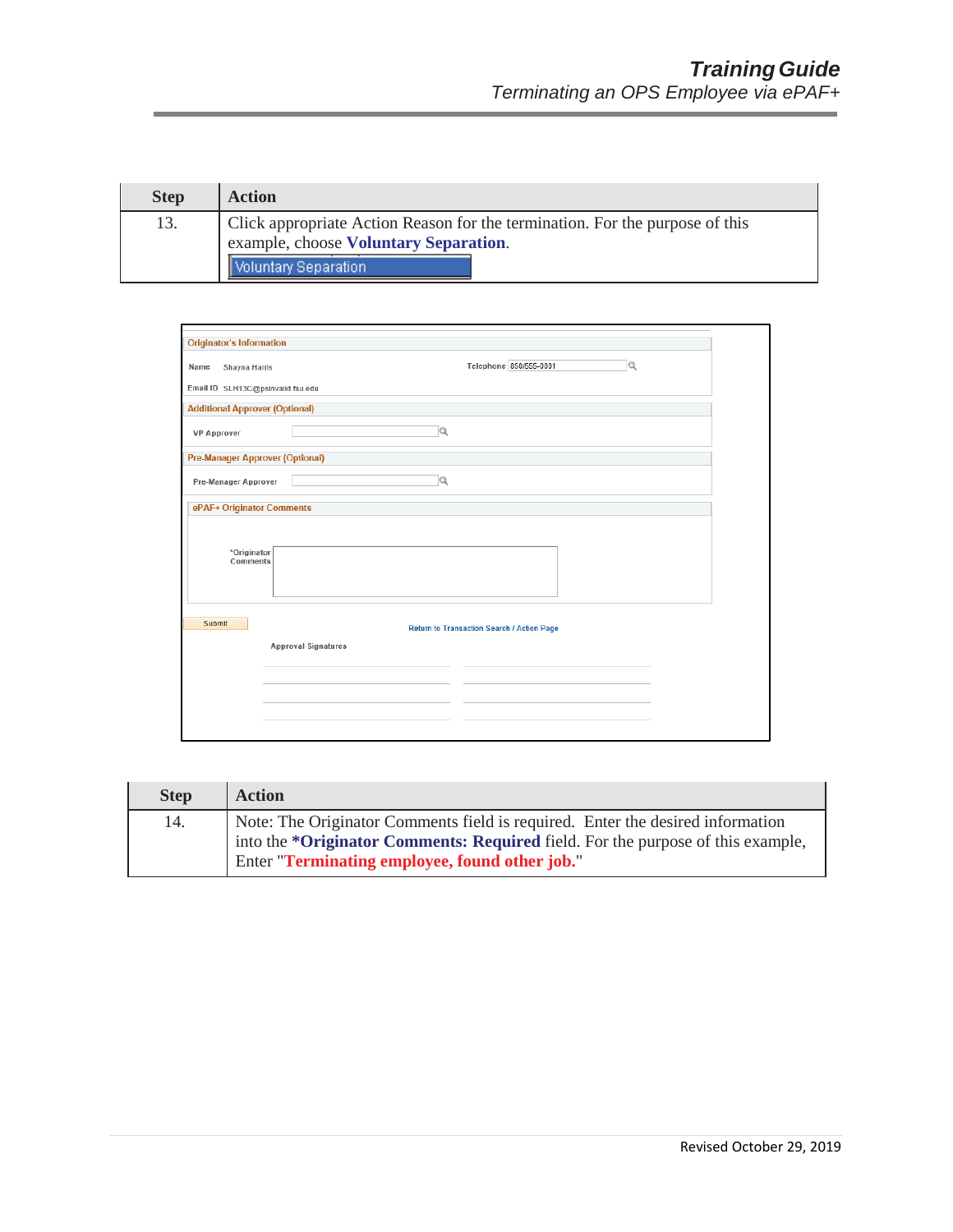| <b>Originator's Information</b>        |                                                                          |
|----------------------------------------|--------------------------------------------------------------------------|
| Shayna Harris<br>Name                  | Telephone 850/555-0001<br>$\alpha$                                       |
| Email ID SLH13C@psinvalid.fsu.edu      |                                                                          |
| <b>Additional Approver (Optional)</b>  |                                                                          |
| <b>VP Approver</b>                     | Q                                                                        |
| <b>Pre-Manager Approver (Optional)</b> |                                                                          |
| Pre-Manager Approver                   | $\alpha$                                                                 |
| ePAF+ Originator Comments              |                                                                          |
| Comments                               | *Originator Terminating employee, found other job.                       |
| Submit                                 | Return to Transaction Search / Action Page<br><b>Approval Signatures</b> |
|                                        |                                                                          |
|                                        |                                                                          |
|                                        |                                                                          |
|                                        |                                                                          |
|                                        |                                                                          |

| <b>Step</b> | <b>Action</b>                   |
|-------------|---------------------------------|
| 15.         | Click the <b>Submit</b> button. |
|             | Submit                          |